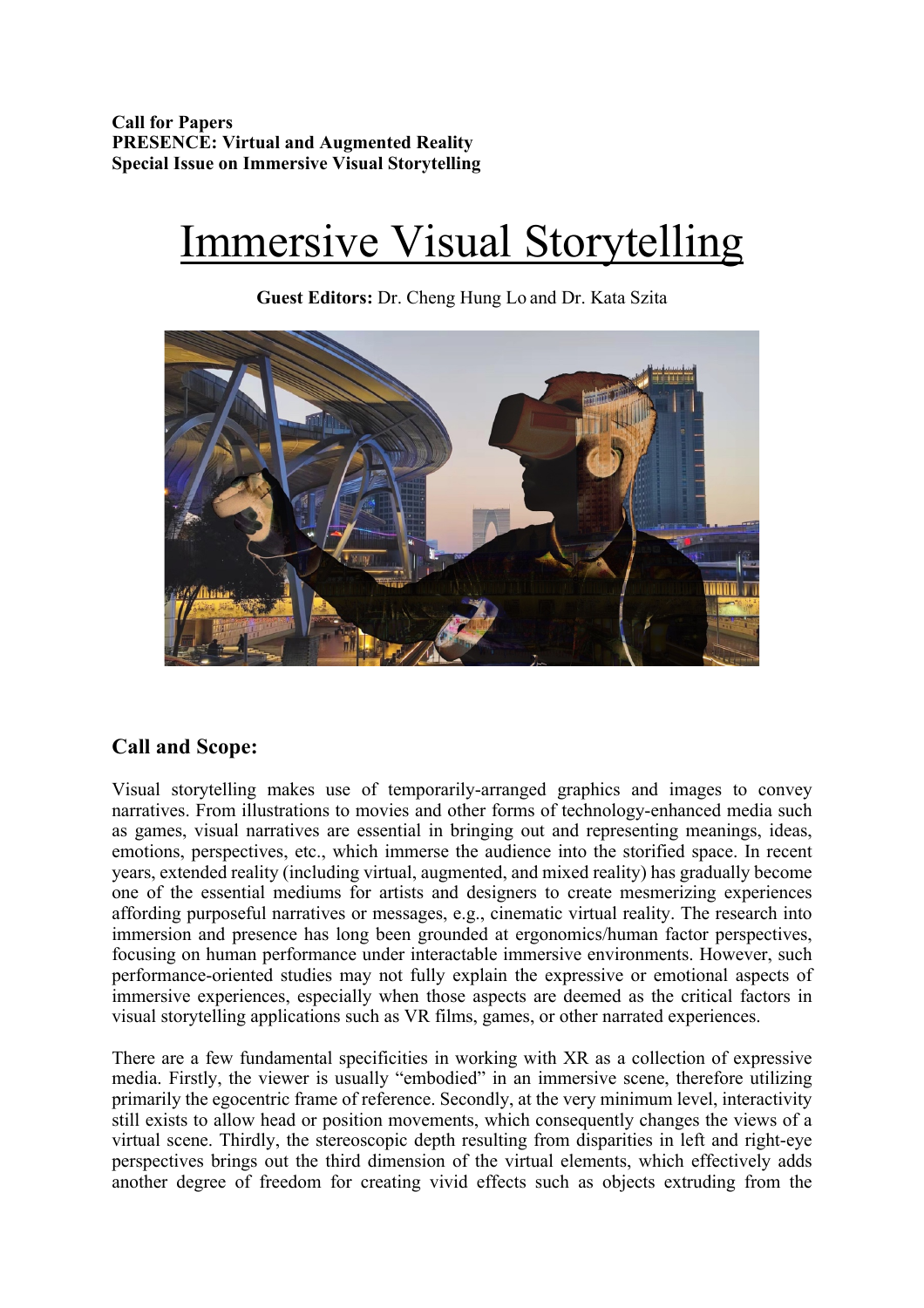projection plane. Fourthly but not lastly, other sensory information such as haptic or sound feedback may be integrated to provide a more holistic immersive experience.

This brings up the broader perspective for immersive experience delivery. That is, to use the various forms of extended reality technologies, such as Virtual Reality (VR), Augmented Reality (AR), Mixed Reality (MR), Physical Installations, etc. Indeed, the storified space can manifest in many forms that give a person the sense of presence in the intended constructs. The mixed-use of digital and physical set-ups allows narrative elements to be transmitted through multiple sensory channels. It is then important to understand how these narrative elements can work coordinatively in such an immersive context. In this special issue, we use *Immersive Visual Storytelling (IVS)* as an aggregated term to encapsulate the processes and approaches of using immersive technologies to deliver a narrated experience.

Although there exist practical heuristics generated and suggested by the practitioners of IVS, it remains underexplored for the scientific understanding of the characteristics of this expressive medium—especially so in the context of the rapidly developing and increasingly available technical tools and the broadening use of extended reality.

# **Topics:**

In response to the agendas described above, this special issue calls for contributions in the research inquiries to the underlying principles, mechanisms, effects, and other related aspects of how a narrative experience is delivered through the immersive medium. The potential topics/scopes may include (but are not limited to) the following:

- § Subjective presence/embodiment in IVS
- Multi-modality integration (e.g., sound, haptic feedback) to facilitate narrations
- Analytical studies of user experience
- Use of spatial or depth perception principles
- New methods or tools for IVS
- § Comparative studies on delivering IVS with different systems
- IVS in different extended reality technologies (VR, AR, MR)
- § Audience immersion in IVS
- Gaming or gamification perspectives to IVS
- Ethical indications of IVS and its applications for personal well-being and broader challenges

We anticipate that the collection of research in this special issue will inform both researchers and practitioners interested in IVS with novel principle knowledge, design insights, and creative and research agendas. All researchers with relevant ongoing works are cordially invited to contribute to this special issue that aims to position IVS as a critical theme in expanding the studies of virtual presence, embodiment, and immersion.